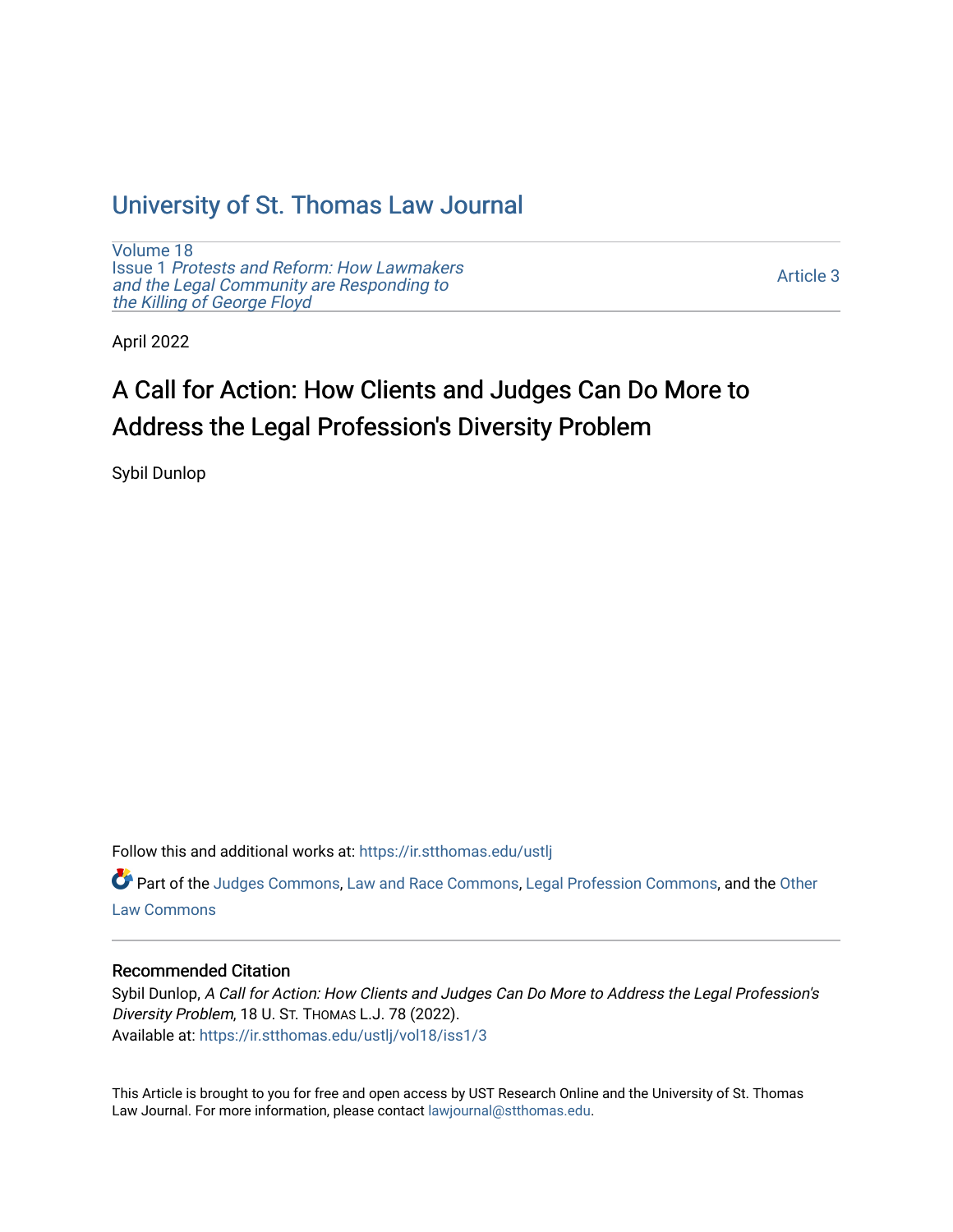## **ARTICLE**

## **A CALL FOR ACTION: HOW CLIENTS AND JUDGES CAN DO MORE TO ADDRESS THE LEGAL PROFESSION'S DIVERSITY PROBLEM**

SYBIL DUNLOP

"Law is the least diverse profession."<sup>1</sup> In 2020, people of color accounted for 10.23 percent of all partners in major US firms, and women accounted for 25.05 percent of the partners in these firms.<sup>2</sup> But even more troubling is how static these numbers have been over time—especially for women of color. In 1993, people of color accounted for 2.55 percent of partners, and women accounted for 12.27 percent of partners. Today, "Black and Latinx women each still account for less than 1% of all partners, at 0.80% and 0.90% respectively."<sup>3</sup>

For years, the legal profession has struggled to do better. Firms have created diversity committees and initiatives. Clients have called for improvement. And judges have criticized the lack of diverse representation in their courtrooms. But our efforts to date are not moving the needle. This immutability suggests that more and different action is necessary to drive change. More of the same is not going to improve these statistics.

In 2019 and 2020, my law partner, Jenny Gassman-Pines, and I interviewed diverse firm attorneys and identified ways that law firms can improve their hiring, promotion, and retention of diverse talent.<sup>4</sup> Our article discussed the ways law firms could do better. This article posits that law firm action isn't enough. The entire profession must commit to solving our collective diversity problem. Accordingly, this piece is a call for action by two other groups with the power to effectuate change: clients and judges. This is a call for those groups to join with firms in addressing and solving

<sup>1.</sup> Deborah Rhode, *Law is the Least Diverse Profession in the Nation*, Wash. Post (May 27, 2015), https://www.washingtonpost.com/posteverything/wp/2015/05/27/law-is-the-least-diverseprofession-in-the-nation-and-lawyers-arent-doing-enough-to-change-that/.

<sup>2.</sup> Nat'l Ass'n for L. Placement, 2020 REPORT ON DIVERSITY IN U.S. LAW FIRMS (Feb. 2021), https://www.nalp.org/uploads/2020\_NALP\_Diversity\_Report.pdf.

<sup>3.</sup> *Id.*

<sup>4.</sup> Sybil Dunlop & Jenny Gassman-Pines, *Why the Legal Profession is the Nation's Least Diverse (And How to Fix It)*, 47 MITCHELL HAMLINE L. REV. 129 (2021).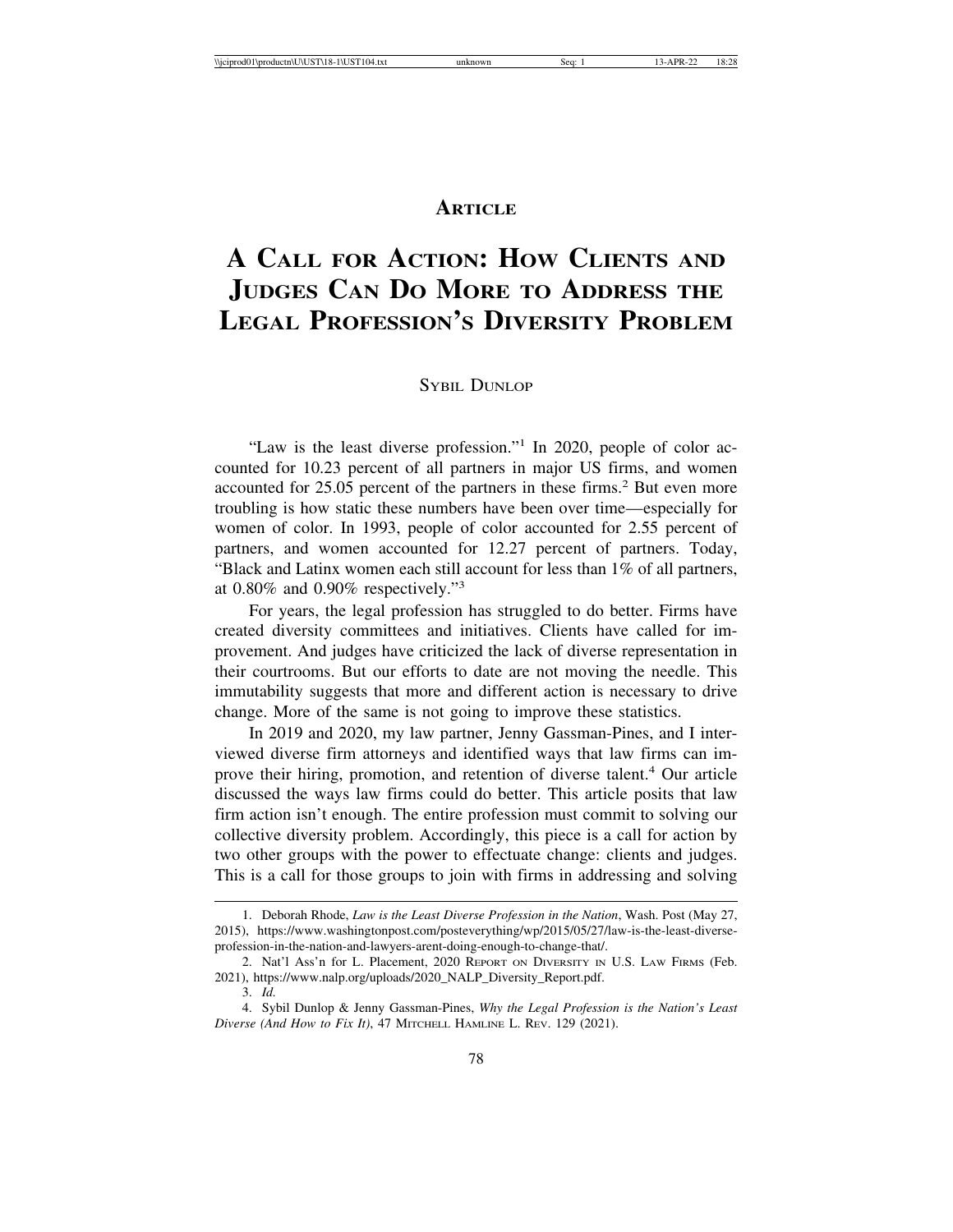this problem. Unless each of us does more and better, our profession will remain the least diverse. And this fact has severe implications for the legitimacy of our entire judicial system and even our democracy.

#### I. A CALL FOR CLIENT ACTION

#### *A. Clients Benefit from Diverse Teams*

At the threshold, clients should be demanding diverse teams with the same force that they are demanding custom fee arrangements, lower rates, and partner engagement. This isn't just a morally-correct position; it is in each clients' best interest to do so.

That's because a tremendous body of research suggests that diverse teams outperform homogenous ones. For example, a recent McKinsey study concluded that diverse boards perform better than their less diverse counterparts.<sup>5</sup> The study found that companies with top quartile diversity<sup>6</sup> on their executive boards generated returns on equity that were fifty-three percent higher on average than the companies in the bottom diversity quartile.<sup>7</sup> The more diverse businesses also generated fourteen percent higher earnings before interest and tax on average.<sup>8</sup> Another study, conducted by Credit Suisse, found similar results—businesses with women on the board outperformed male-only boards on multiple fronts.<sup>9</sup> The boards with women had higher returns on equity, lower debt-to-equity ratio, higher book values, and higher average net income growth.<sup>10</sup>

Why are diverse groups outperforming homogenous ones? Studies suggest that it might be because they consider more and different approaches to problem-solving. Indeed one such study conducted by Tufts, $^{11}$ showed that White<sup>12</sup> people behave differently in diverse groups.<sup>13</sup> When mock juries include both Whites and Blacks, individuals "deliberated

6. *Id.* (focusing on women and foreign nationals in order to score a company's diversity).

<sup>5.</sup> Thomas Barta, Markus Kleiner & Tilo Neumann, *Is There a Payoff From Top-Team Diversity?*, MCKINSEY & CO. (Apr. 1, 2012), https://www.mckinsey.com/business-functions/organization/our-insights/is-there-a-payoff-from-top-team-diversity (examining the earnings of 180 publicly traded companies across France, Germany, the United Kingdom, and the United States over the period from 2008 to 2010).

<sup>7.</sup> *Id.*

<sup>8.</sup> *Id.*

<sup>9.</sup> Imran Javaid, *CS Gender 3000 Report Shows One Fifth of Board Positions Globally Now Held by Women*, CREDIT SUISSE (Oct. 10, 2019), https://www.credit-suisse.com/about-us-news/en/ articles/media-releases/cs-gender-3000-report-shows-one-fifth-of-board-positions-globall-201910.html.

<sup>10.</sup> *Id.*

<sup>11.</sup> Tufts Univ., *Racial Diversity Improves Group Decision Making in Unexpected Ways*, SCIENCEDAILY (Apr. 10, 2006), https://www.sciencedaily.com/releases/2006/04/ 060410162259.htm.

<sup>12.</sup> *NABJ Statement on Capitalizing Black and Other Racial Identifiers*, Nat'l Ass'n of Black Journalists (June 2020), https://www.nabj.org/page/styleguide.

<sup>13.</sup> Tufts Univ., *supra* note 11.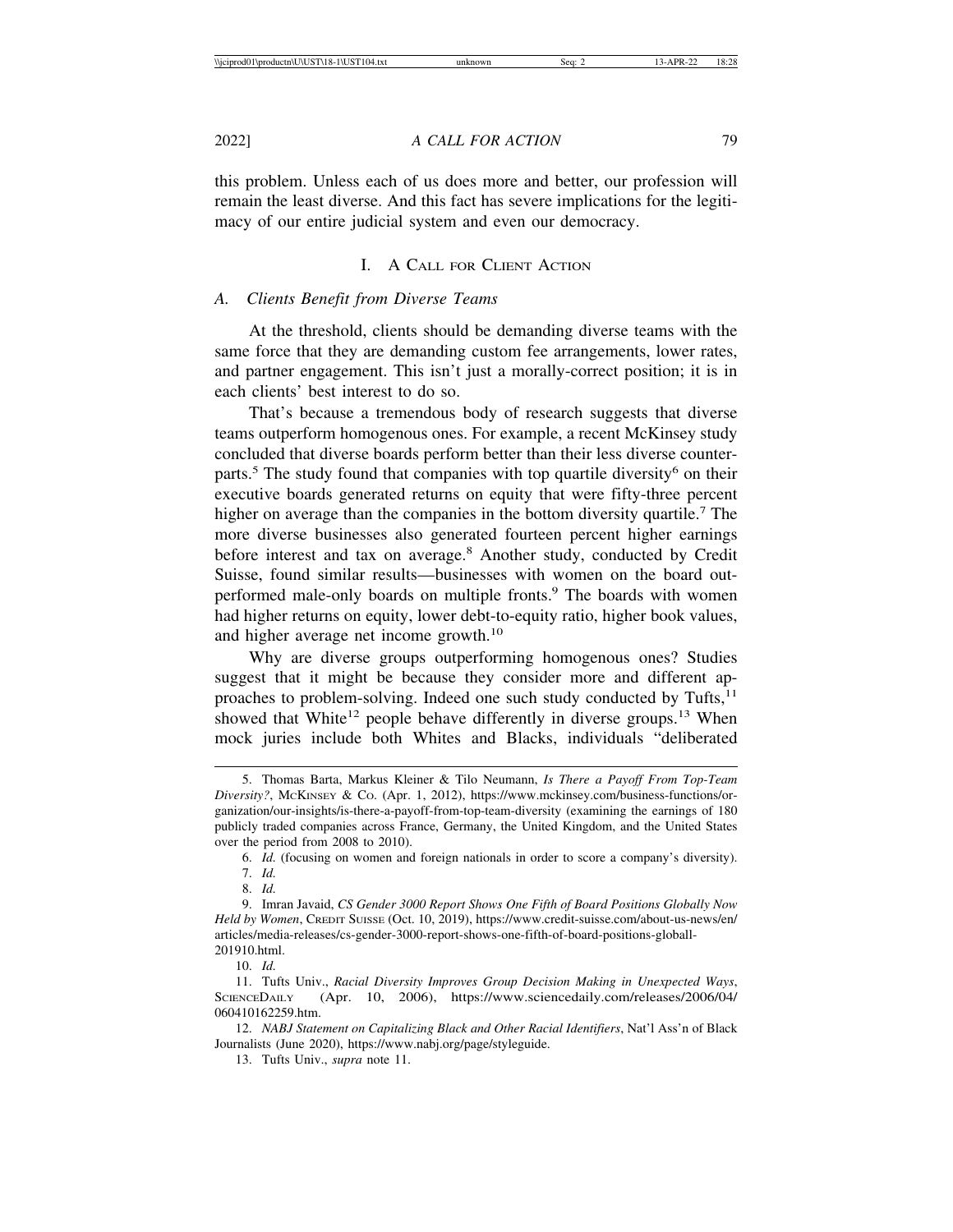longer, raised more facts about the case, and conducted broader . . . deliberations" than panels that included only Whites.14 "The research also showed that Whites were . . . more willing to talk about race in a diverse setting."<sup>15</sup> In all-White panels, when one juror raised the topic of race, "another member would try to change the subject, minimize discussion, or suggest that race was irrelevant."16 The study's authors hypothesized that their results have implications in a variety of contexts "wherever a premium is placed on fact-finding and reaching a good decision."17 While we can only hypothesize as to why this is happening, it may be that the pressure of a diverse audience encourages individuals to "show their work" and explain their reasoning, leading to better thought process. In a homogonous group, it may be easier to rely on collective biases about a defendant's anticipated or expected behavior and thus make faster (and more biased) decisions.<sup>18</sup>

Notably, homogeneous groups tend to feel more confident in their decisions.19 If there is a lack of thought diversity, a group can leave a discussion convinced that there are a limited set of right answers, and their group picked the right one.20 But they would likely be mistaken. One research study, for example, demonstrated that adding a diverse voice doubles a group's chance of arriving at a correct solution, but the group feels less secure in the outcome because their decision process was challenged by diverse voices.<sup>21</sup> This, of course, is actually a benefit. When a group feels less secure in its decision, it is more willing to pivot when circumstances change, or its initial path isn't successful. These non-homogenous groups know that they have other strategic options to choose from.

Diverse teams are also more likely to be innovative. In a study published in *Innovation: Management, Policy & Practice*, researchers concluded that "companies with more women were more likely to introduce ... innovations into the market over a two-year period."<sup>22</sup> Another study, published in *Economic Geography*, found that "businesses run by culturally

18. Kahneman, Daniel, 1934- author. Thinking, Fast and Slow. New York :Farrar, Straus and Giroux, 2011. APA. Kahneman, Daniel, 1934- author. (2011) (explaining that System 1 decisions (or fast decisions) can lead deciders to rely on biases whereas System 2 decision making (or slow decisions) can lead deciders to make better (fact-based) decisions).

19. David Rock, Heidi Grant & Jacqui Grey, *Diverse Teams Feel Less Comfortable—And That's Why They Perform Better*, HARV. BUS. REV. (Sept. 22, 2016), https://hbr.org/2016/09/diverse-teams-feel-less-comfortable-and-thats-why-they-perform-better.

20. *Id.*

21. *Id.*

22. David Rock & Heidi Grant, *Why Diverse Teams Are Smarter*, HARV. BUS. REV. (Nov. 4, 2016), https://hbr.org/2016/11/why-diverse-teams-are-smarter.

<sup>14.</sup> Tufts Univ., *supra* note 11.

<sup>15.</sup> Tufts Univ., *supra* note 11.

<sup>16.</sup> Tufts Univ., *supra* note 11.

<sup>17.</sup> Tufts Univ., *supra* note 11.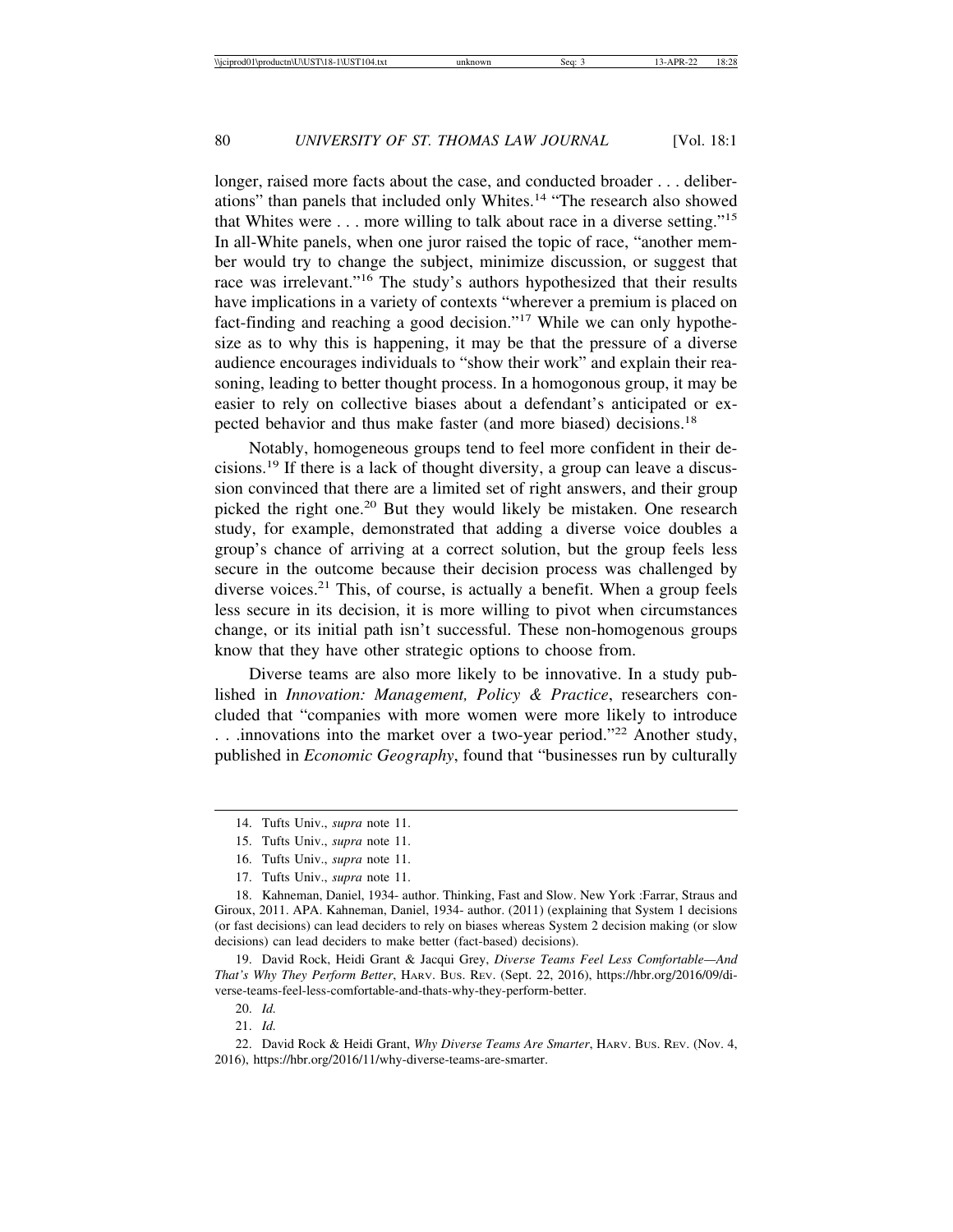diverse leadership teams were more likely to develop new products than those [run by] homogenous teams."<sup>23</sup>

These are precisely the benefits that every in-house counsel should demand: better outcomes, new approaches to problem-solving, and increased innovation. And yet, I have repeatedly heard general counsels and other inhouse attorneys express a reluctance to "meddle too much" in how their law firms operate when it comes to demanding diverse teams. But this isn't true—in-house counsel have had no problem demanding that clients comply with billing guidelines, ensure that key talent argues specific motions, offer preferred rates, and comply with their outside counsel guidelines. Why are some in-house counsel simply unwilling to ask their outside counsel to provide them with a diverse team? It might be because their credibility can take a hit when they do.

### *B. In-House Counsel May Take a Credibility Hit When they Advocate for Diverse Talent*

Research published in the *Academy of Management Journal* explored diversity-valuing behaviors (defined as behavior that promotes demographic balance within organizations). For example, gender balance involved a 50/50 split between male and female employees.<sup>24</sup> And racial balance involved the same percentage of minority representation as reflected within the relevant community.<sup>25</sup>

Notably, the researchers found that "engaging in diversity-valuing behaviors did not benefit any of the executives in terms of how their bosses rated their competence or performance."26 But even worse than failing to value the behavior, women and non-White executives who were perceived as engaging in these behaviors were rated worse by their bosses, both in terms of competence and performance. $27$  Female and non-White employees who did not engage in diversity-valuing behaviors were rated more favorably. In other words, "[f]or all the talk about how important diversity is within organizations, white and male executives aren't rewarded, careerwise, for engaging in diversity-valuing behavior, and non-white and female executives actually get punished for it."<sup>28</sup>

This research has been replicated in other settings. Researchers Stefanie K. Johnson and David R. Hekman asked 307 working adults to review a hiring decision of a fictitious manager. Participants read a descrip-

<sup>23.</sup> *Id.*

<sup>24.</sup> Stefanie K. Johnson & David R. Hekman, *Women and Minorities Are Penalized for Promoting Diversity*, HARV. BUS. REV. (Mar. 23, 2016), https://hbr.org/2016/03/women-and-minorities-are-penalized-for-promoting-diversity.

<sup>25.</sup> *Id.*

<sup>26.</sup> *Id.*

<sup>27.</sup> *Id.*

<sup>28.</sup> *Id.*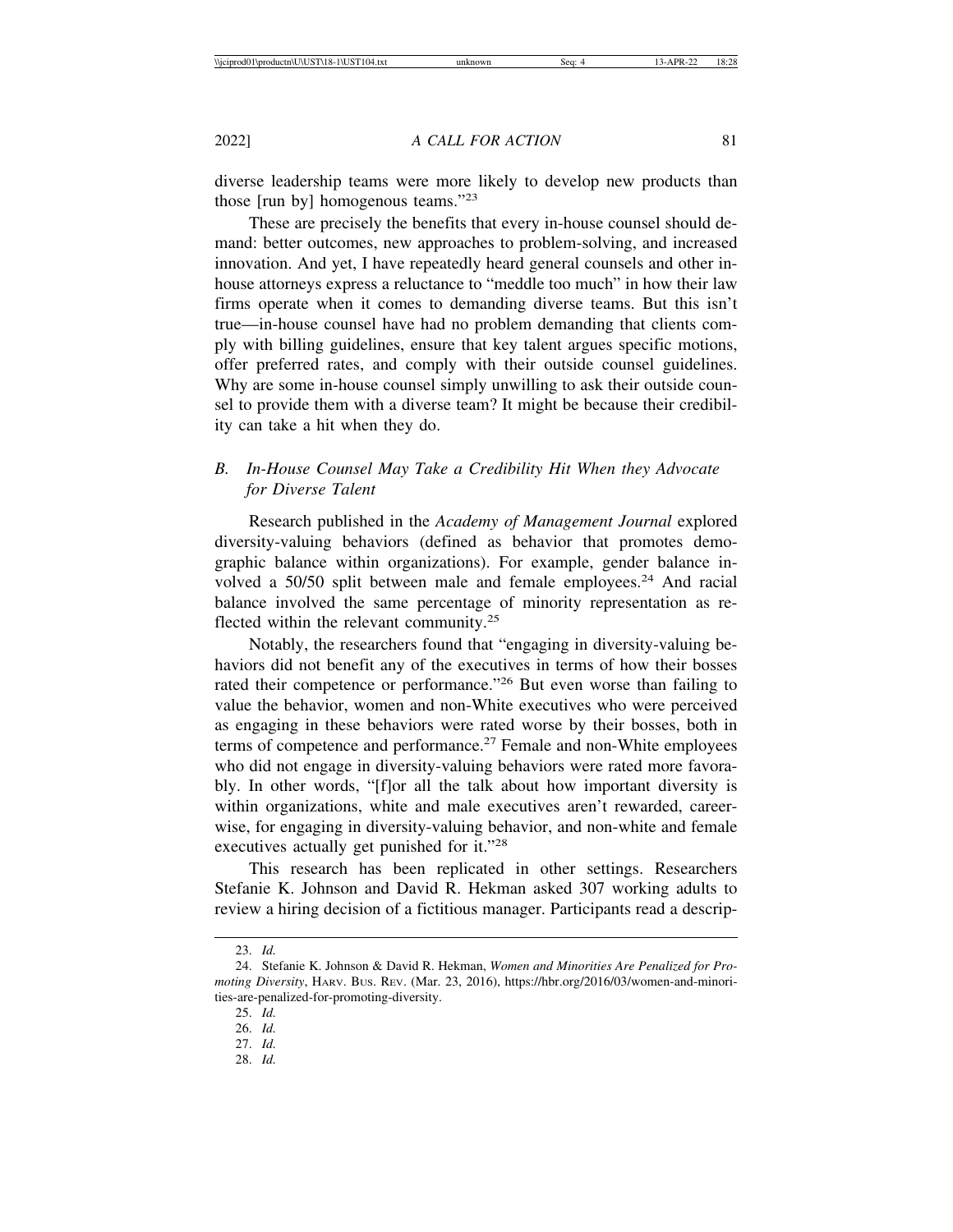tion of the hiring decision, saw a photo of the manager (showing their race and gender), and then answered a survey rating the hiring manager on competence and performance.29 In sum: "all managers were judged harshly if they hired someone who looked like them, unless they were a white male."30

This research suggests that while companies may talk about the importance of diversity, norms are still dictating actions. And those norms actually discourage hiring managers from hiring diverse talent. This finding, of course, suggests that in-house counsel likely face the same challenges when they consider hiring diverse outside counsel.

#### *C. Potential Client Actions*

If employees are concerned that they will be perceived as less competent if they hire diverse talent, they have no incentive to do so. So, companies need to change the norms. And they can't do this with talk about diversity—this has been happening for years, and the needle hasn't moved. Institutions must put into place objective, numerical requirements for hiring diverse outside counsel. It is the only way to ensure that talk about the importance of diversity, equity, and inclusion gets converted into action.

To this end, companies must create specific and measurable diversity goals and hold employees accountable for meeting them—including with respect to hiring diverse outside counsel. Writing down our goals makes us more likely to achieve them.<sup>31</sup> And actionable tasks and progress reporting improve goal achievement.<sup>32</sup> Based on this research, "a widely accepted goal setting practice" is to create "SMART" goals: Specific, Measurable, Attainable, and Realistic goals with a Timeframe for achievement.<sup>33</sup>

Some companies are creating SMART goals with respect to their own hiring practices: Hilton and Restaurant Brands have both committed to having fifty percent of their employment candidates be diverse as a percentage of overall candidates.34 VMware's CEO committed that "No job-hiring process will end unless a minority candidate is interviewed."35 Mozilla has

<sup>29.</sup> *Id.*

<sup>30.</sup> *Id.*

<sup>31.</sup> Marilyn Price-Mitchell, *Goal-Setting Is Linked to Higher Achievement*, PSYCH. TODAY (Mar. 14, 2018), https://www.psychologytoday.com/us/blog/the-moment-youth/201803/goal-setting-is-linked-higher-achievement ("Setting goals is linked with self-confidence, motivation, and autonomy (Locke & Lathan, 2006). A 2015 study by psychologist Gail Matthews showed when people wrote down their goals, they were 33 percent more successful in achieving them than those who formulated outcomes in their heads").

<sup>32.</sup> Kath Kyle, *10 Goal-Setting Statistics*, KATH KYLE, https://www.kathkyle.com/goal-setting-statistics (last visited, Oct. 10, 2021).

<sup>33.</sup> John Traugott, *Achieving Your Goals: An Evidence-Based Approach*, MICH. ST. U. (Aug. 26, 2014), https://www.canr.msu.edu/news/achieving\_your\_goals\_an\_evidence\_based\_approach.

<sup>34.</sup> Heather Barbour, *25+ Examples of Awesome Diversity Goals*, ONGIG (July 8, 2020), https://blog.ongig.com/diversity-and-inclusion/diversity-goals.

<sup>35.</sup> *Id.*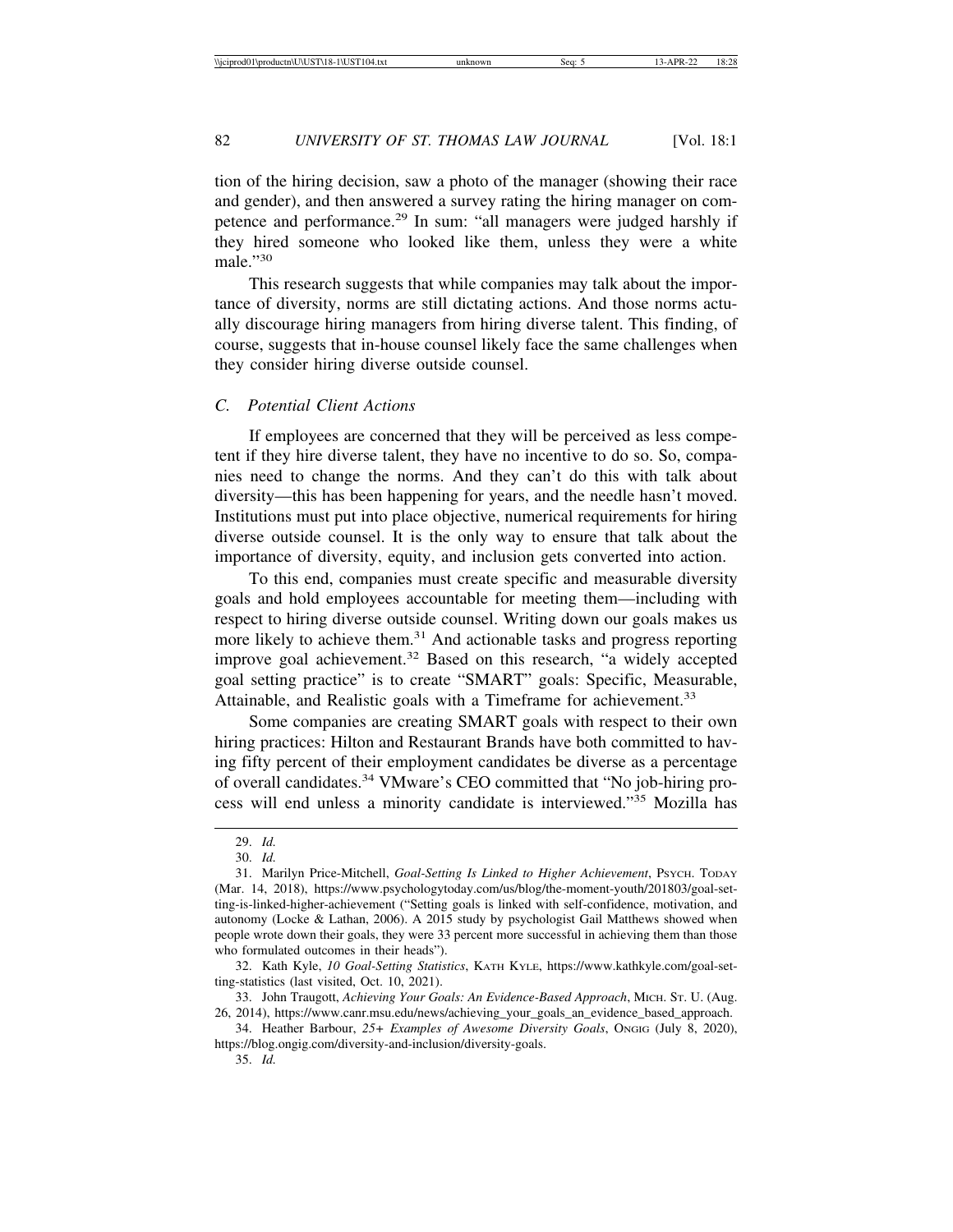committed to "doubling the percentage of Black and Latinx representation of its . . . U.S. staff."36 These are specific and measurable goals that will help prevent employees from being devalued when they engage in diver-

Some companies have gone so far as to implement SMART goals for the hiring of outside counsel. Microsoft Corporation is tracking outside counsel diversity and rewarding and penalizing law firms based on their diversity "report card."37 Law firms can earn bonuses by meeting "specific and objective targets designed to measure . . . diversity and inclusion" targets.38 DuPont, General Mills, Verizon, and Walmart's legal departments have also announced initiatives to "engage diverse lawyers on significant matters and promote diversity" in their outside firms.<sup>39</sup> "These programs" require hiring diverse . . . lead counsel . . . and require each firm to assign a diverse team" to their matters. They also require their outside firms "to certify that the diverse lead lawyers assigned to their matters receive financial credit as the originator of the matters."<sup>40</sup>

Research suggests that in-house counsel may take a credibility hit if they engage in diversity-valuing behaviors. However, the more that companies can create institutional metrics (and measure all employees against them), the more companies can turn the tide and reward this behavior instead of silently punishing it.

Beyond the creation of institutional SMART goals, in-house counsel can also be trained and encouraged to do even more. They can affirmatively ask to have the person who wrote the brief argue the motion. They can engage with diverse lawyers in meetings. They can help ensure that diverse lawyers obtain the experiences that will help them develop into key relationship partners.<sup>41</sup> And corporations can reward this qualitative diversityvaluing behavior by including questions on review forms and asking whether in-house counsel are meeting corporate expectations in terms of engaging diverse talent.

While measurable, institutional goals will help move the needle, I do worry that some in-house counsel diversity efforts may miss the mark. Of late, some companies are putting out requests for proposals that ask firms to

38. *Id.*

sity-valuing behavior.

<sup>36.</sup> *Id.*

<sup>37.</sup> Shiva McLaughlin, *Best Practices for Diversity Initiatives Among Corporate Counsel*, UNDER CONSTR. (2016), https://www.mcca.com/wp-content/uploads/2018/10/Hiring-Firing-and-Inspiring-Outside-Counsel-Materials.pdf.

<sup>39.</sup> DuPont, General Mills, Verizon and Walmart Launch "Engage Excellence" Minority Lawyer Inclusion Incentive Program, MINORITY CORP. COUNS. ASS'N (July 29, 2014), https:// www.mcca.com/mcca-article/engage-excellence.

<sup>40.</sup> McLaughlin, *supra* note 37.

<sup>41.</sup> Diverse talent is often more junior talent in light of the fact that so few diverse lawyers are promoted to partner. Focusing on promoting diverse talent at the beginning of their careers will help ensure that these individuals develop and make partner.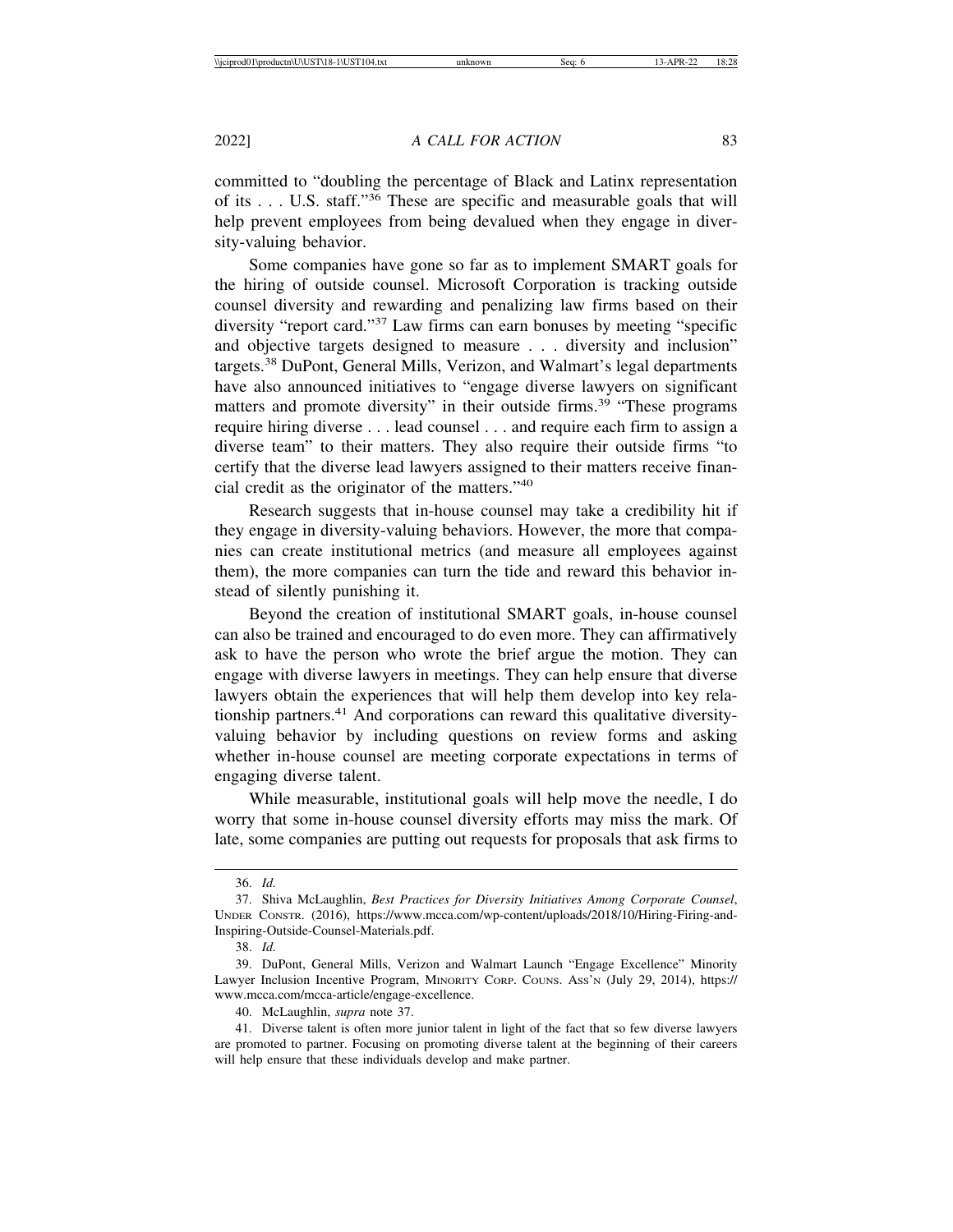compete, at reduced or low rates, for work so that younger and/or diverse attorneys can get experience working with the client. When firms get this work, they have diverse talent working at lower rates on these projects. But the lower rates will not help these diverse attorneys impress their firm's finance committees as they are earning less per hour than their non-diverse counterparts may be. While well-intentioned, the side effects of paying diverse attorneys less ends up feeling exploitative and counterproductive when we consider that we aren't asking everyone to give away their work at lower rates—just women and people of color who need "experience." It is assumed their White male counterparts are otherwise earning at top rates.

Here is where judges can help close the experience gap.

#### II. JUDGES CAN ENCOURAGE AND FACILITATE EXPERIENCES FOR DIVERSE TALENT

As suggested above, research suggests that women and people of color are not getting the same substantive legal experiences as their White male counterparts. For example, the New York State Bar Association recently "asked judges to note the genders of the lawyers who primarily spoke in court in every case they heard over four months and collected and analyzed 2,800 responses."42 "The report found that women were the lead lawyers for private parties barely 20 percent of the time in New York State's federal and state courts at the trial and appellate levels."<sup>43</sup>

Summarizing this research, District Court Judge Shira Scheindlin noted that "[i]n private sector cases, the client, rather than the government or the court, picks the lawyer. The survey definitively showed that when there was a big, 'bet the company' civil case, few clients were prepared to put their business's fate in the hands of a woman. The more complex the case, the less likely that a woman was lead counsel."44 Judge Scheindlin noted that firms can demand that their legal teams be diverse.<sup>45</sup> But she also noted that judges have a chance to improve this bleak picture.<sup>46</sup>

Judge Scheindlin suggested that judges can encourage law firms to require that the lawyer who wrote the brief be prepared to argue it.<sup>47</sup> Beyond this suggestion, other judges are offering opportunities to split motion practice to facilitate a more diverse group of participants. For example, Chief Judge John Tunheim of the District of Minnesota has a standing order on diversity in the courtroom that provides:

45. *Id.*

47. *Id.*

<sup>42.</sup> Shira A. Scheindlin, *Female Lawyers Can Talk, Too*, N.Y. TIMES (Aug. 8, 2017), https:// www.nytimes.com/2017/08/08/opinion/female-lawyers-women-judges.html.

<sup>43.</sup> *Id.*

<sup>44.</sup> *Id.*

<sup>46.</sup> *Id.*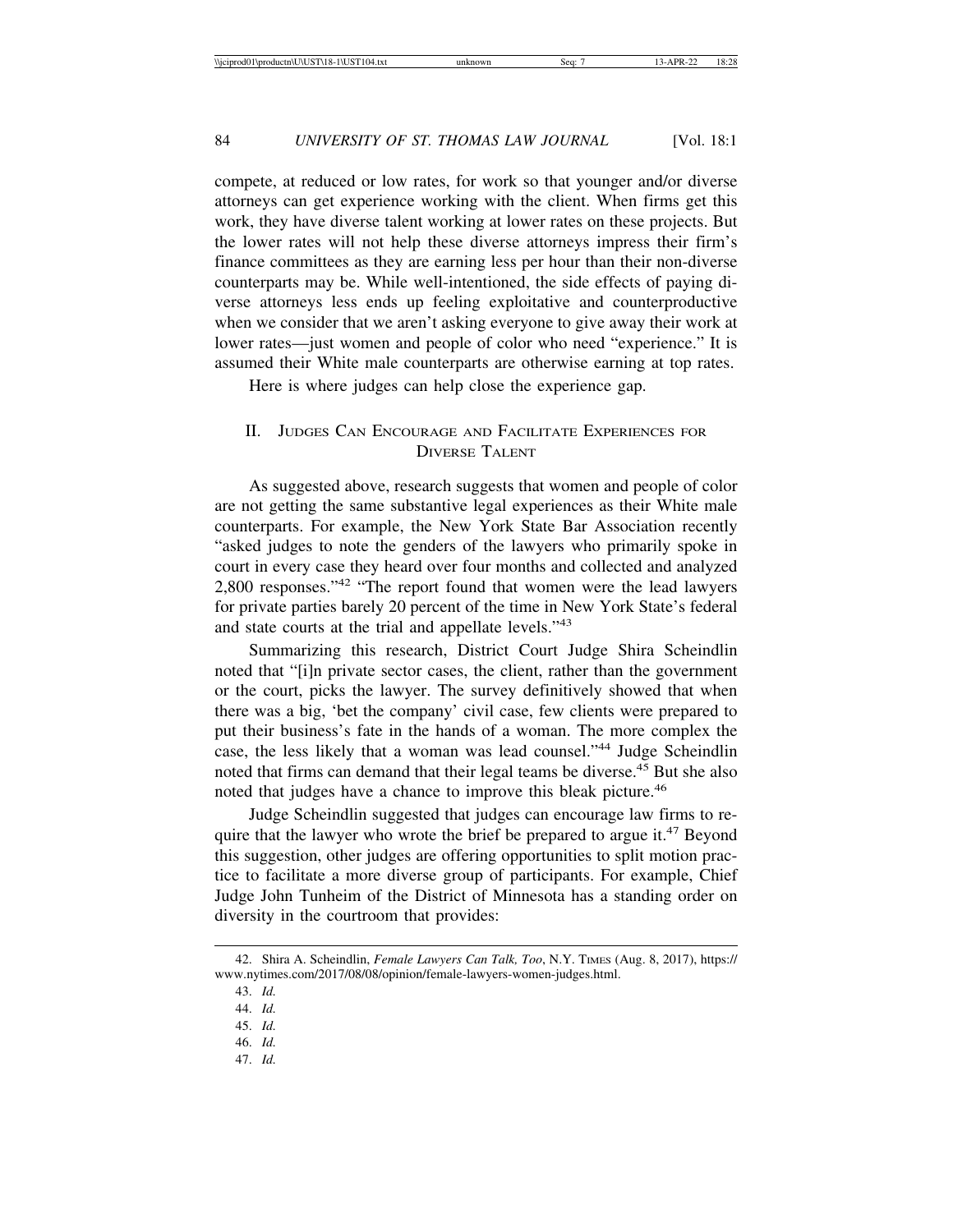Motion Hearings. The Court permits oral argument on most dispositive civil case motions and most criminal case motions. The Court encourages counsel to permit lawyers with less experience to argue motions. In particular, the Court prefers to see more diverse lawyers in the courtroom when they are integral members of the legal team and encourages newer lawyers who are women and members of underrepresented, diverse communities to argue motions. When requested, the Court will permit arguments to be split to enable newer lawyers to argue parts of motions. This Order should not be construed to encourage unnecessary motions as the Court always encourages parties to resolve issues short of motion practice. Trials. The Court also encourages newer lawyers who are women, members of other underrepresented and diverse communities to participate actively in trials by making opening and closing statements, questioning witnesses, and arguing motions or jury instructions.<sup>48</sup>

Standing orders like this one provide opportunities for younger, diverse attorneys to gain experience in the courtroom without paying them less for their efforts.

That said, there may be room for microaggressions to rear their head when judges provide a platform for multiple lawyers to argue before the court. We have seen emails to the court that (condescendingly) alert the clerk that "so and so will be arguing the motion because the judge cares about diversity." In sending messages and emails like this to the court, counsel is signaling that "but for" the judge's expressed preference, "so and so" would not be the best person to argue the motion—a move that likely undermines "so and so's" confidence as they head into their oral argument. This is a disservice to the attorney that the senior partner is aiming to help.

Instead, lawyers should consider Judge Scheindlin's observation that, frequently, in her courtroom, she would ask the senior partner arguing the motion a tough question, and he would turn to the young lawyer seated next to him to confer before answering.<sup>49</sup> Judge Scheindlin's observation hits at the common truth that our profession frequently doesn't ask the person who wrote the brief to argue it. Yet often, this is the individual who is best poised to answer the judge's questions about the facts and the law. If clients take this guidance to heart, we won't be asking "so and so" to argue a motion because the Judge "cares about diversity," we will be letting the judge know that "so and so" will be arguing the motion because they are the best-situated attorney to do so.

In other words, Judges can provide opportunities for oral advocates to split up motion practice among multiple individuals. Judges can express

<sup>48.</sup> Chief Judge Tunheim, United States District Court for the District of Minnesota, Standing Order on Diversity in the Courtroom, https://www.mnd.uscourts.gov/sites/mnd/files/JRT.pdf. 49. Scheindlin, *supra* note 42.